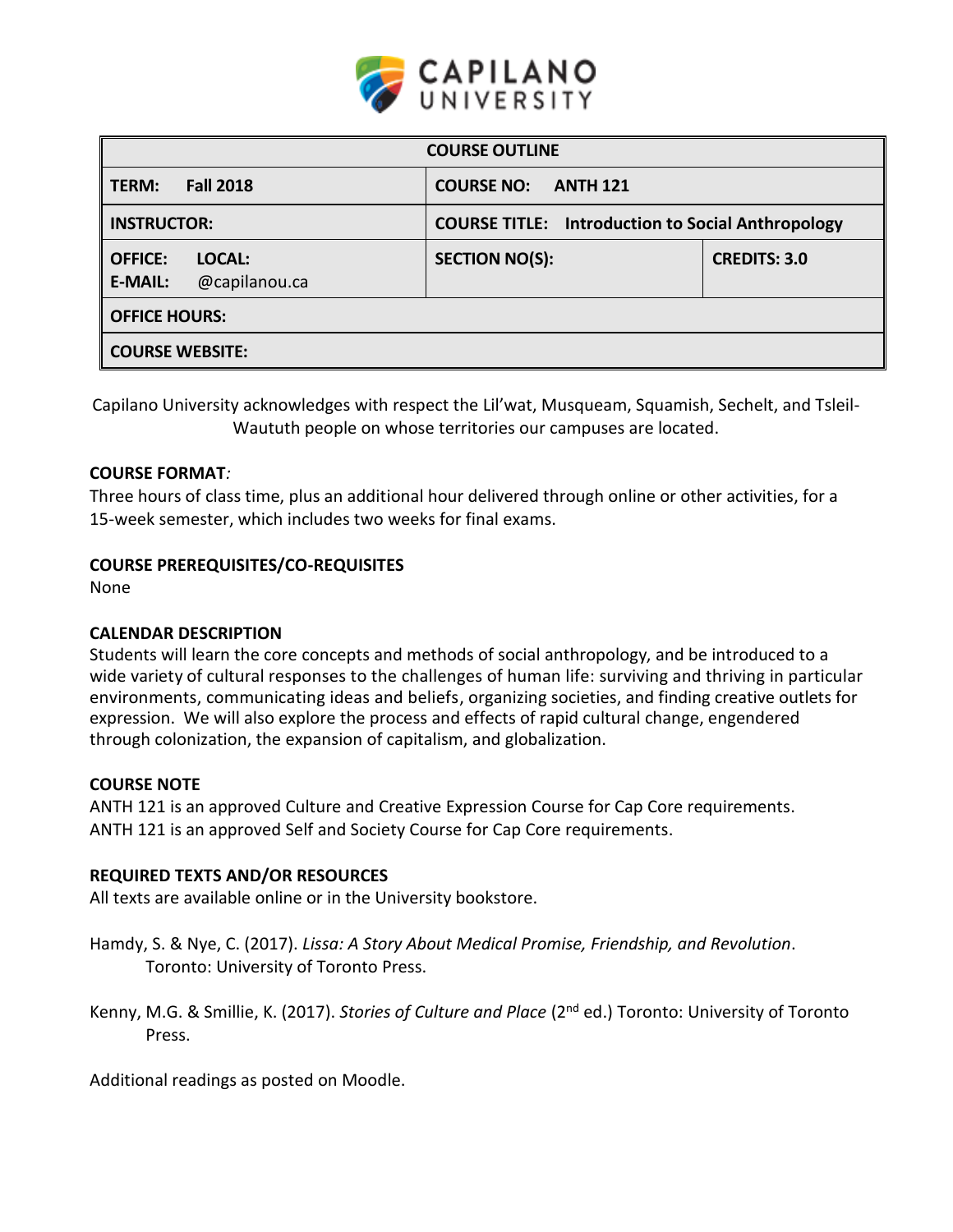# **COURSE STUDENT LEARNING OUTCOMES**

# **On successful completion of this course, students will be able to do the following:**

- Identify the key characteristics of culture from an anthropological perspective
- Explain the central concepts and methods of social anthropology, such as cultural relativism and participant-observation
- Describe examples of diverse cultural patterns and expressive forms
- Explain how anthropological knowledge and research methods are applied to key global issues, such as inequality, sustainability, race, gender, representation, land and cultural rights
- Apply the anthropological perspective to local and global ethnic and cultural diversity

# **Students who complete this Culture and Creative Expression course will be able to do the following:**

- Explain the significance of diverse forms of human creative expression, specifically including Indigenous forms
- Assess the interaction among cultural frameworks, people, and the natural environment
- Explain or demonstrate the connection between various events, ideas, traditions, and belief systems and the modes in which they are artistically or culturally expressed
- Interpret diverse forms of creative expression from different perspectives (e.g. artistic, historical, Indigenous, literary, scientific, philosophical)

# **Students who complete this Self and Society course will be able to do the following:**

- Identify potential root causes of local/global problems and how they affect local/global cultures, economies, politics, and policies
- Assess and evaluate individual and collective responsibilities within a diverse and interconnected global society
- Apply concepts of sustainable development to address sustainability challenges in a global context
- Analyze the impact of colonialism and racism on Indigenous peoples.
- Synthesize a range of differing community perspectives on ethics and justice and explain how these perspectives can inform structural change
- Explain how contexts (e.g. cultural, historical, colonial, economic, technological) shape identity formation and social structure

# **COURSE CONTENT**

Lecture topics will match required text readings. Please consult with your instructor, and the course syllabus.

| <b>DATE</b> | <b>TOPIC</b>                |  |
|-------------|-----------------------------|--|
| Week 1      | Introduction                |  |
| Week 2      | The Concept of Culture      |  |
| Week 3      | <b>Applied Anthropology</b> |  |
| Week 4      | Fieldwork: Studying Culture |  |
| Week 5      | Language and Communication  |  |
| Week 6      | <b>Economic Systems</b>     |  |
| Week 7      | Kinship and Families        |  |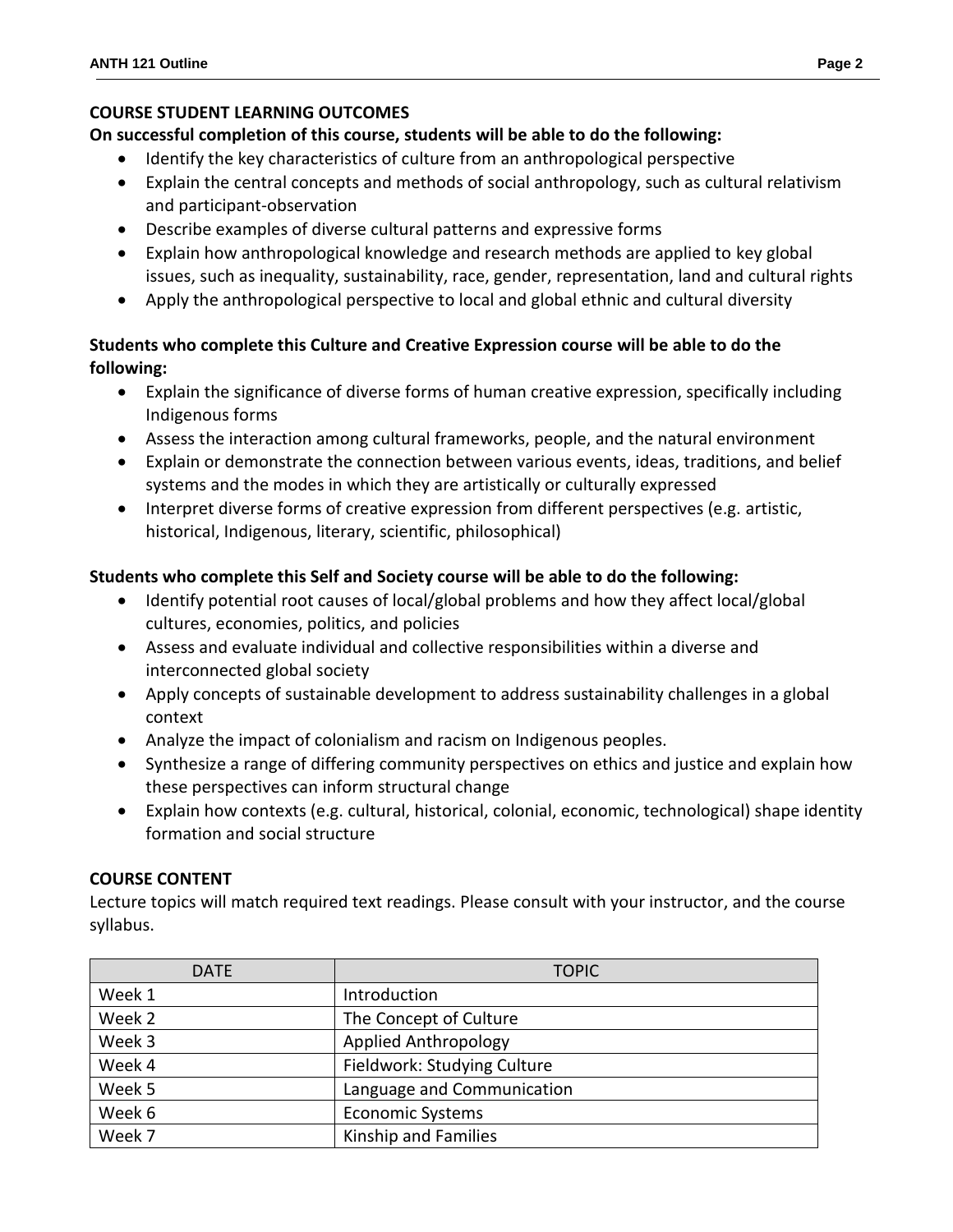| Week 8             | <b>Gender and Sexuality</b>            |  |
|--------------------|----------------------------------------|--|
| Week 9             | <b>Political Systems</b>               |  |
| Week 10            | <b>Religion and Belief Systems</b>     |  |
| Week 11            | Art and Expressive Culture             |  |
| Week 12            | Anthropology in the Contemporary World |  |
| Week 13            | Change and the Future                  |  |
| <b>Weeks 14-15</b> | Final Exam Period                      |  |

## **EVALUATION PROFILE**

| <b>Written Assignments</b> | 10-35%    |
|----------------------------|-----------|
| <b>Tests and Quizzes</b>   | 5-30%     |
| Presentation               | $0 - 25%$ |
| Participation              | $0 - 10%$ |
| <b>Final Exam</b>          | 15-35%    |
|                            | 100%      |

## **Evaluation Note**

The assignment structure for this course is determined by the instructor in accordance with the learning outcomes outlined above. Please refer to the course syllabus for a detailed breakdown.

## **Written Assignments**

This course will include a combination of short written assignments (e.g. ethnographic film review, fieldwork account, reading responses) and/or longer assignments such as a research paper.

## **Tests and Quizzes**

This course will include a combination of quizzes and tests (e.g., pop quiz, midterm). The format of the tests and quizzes will be determined by the instructor and may include a combination of true/false, multiple choice, short answer, matching, and long answer, essay questions.

## **Presentation**

This course may include a presentation component, which may be an individual or group assignment (e.g. academic poster, research presentation). Detailed instructions will be provided in class, and on the course syllabus.

## **Participation**

When there is a participation grade, participation marks are based on both the frequency and the quality of the student's comments, questions and observations, with the emphasis on quality. The quality is determined by, among other things, the relevance, insight, and clarity of remarks.

## **Final Exam**

The final exam may be short answer, long answer, or a combination.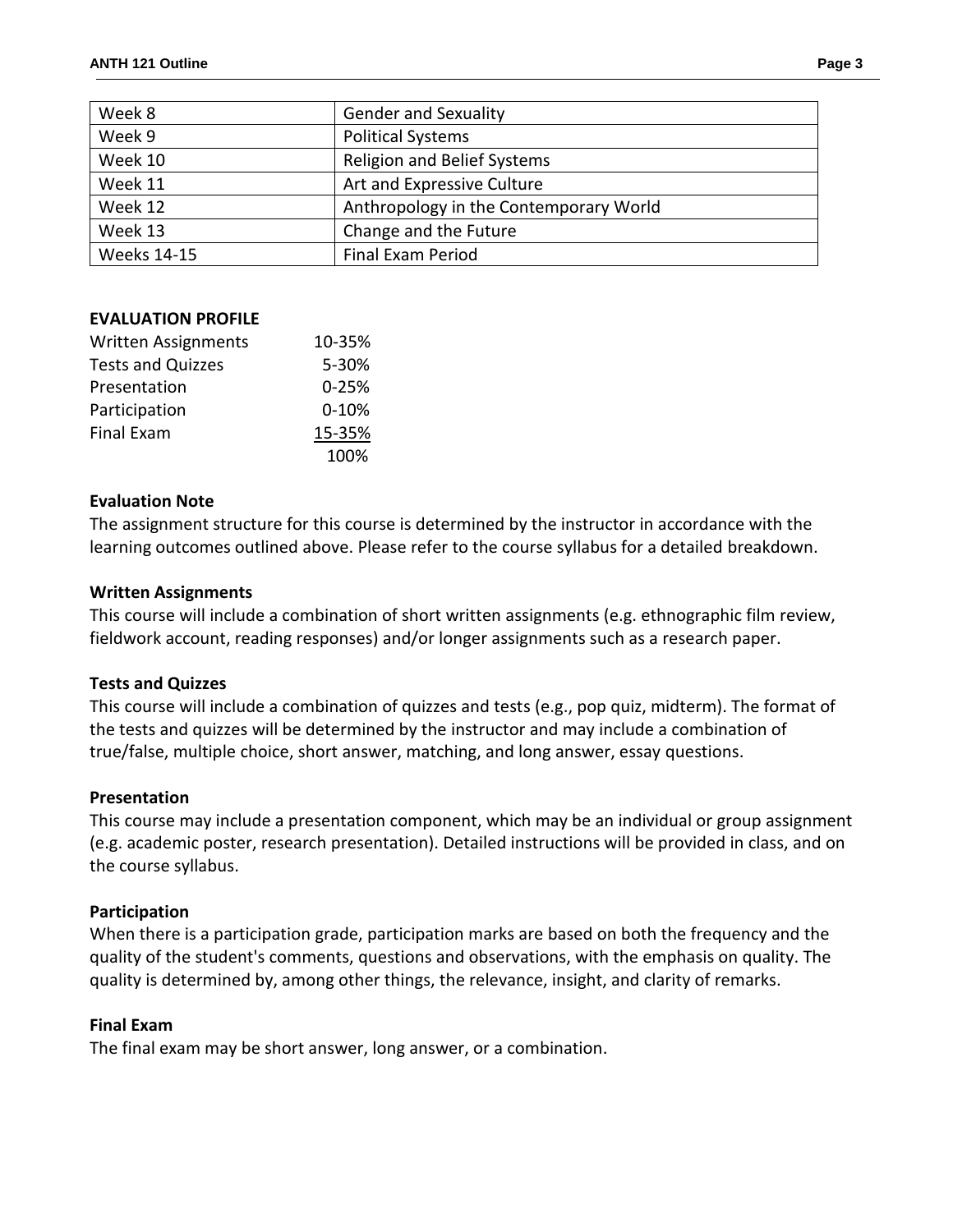#### **GRADING PROFILE**

|     |             |                                             | $  A + = 90 - 100   B + = 77 - 79   C + = 67 - 69   D = 50 - 59$ |  |
|-----|-------------|---------------------------------------------|------------------------------------------------------------------|--|
| l A |             |                                             | $= 85-89$  B = 73-76  C = 63-66  F = 0-49                        |  |
|     | $A - 80-84$ | $\vert B - 70 - 72 \vert C - 60 - 62 \vert$ |                                                                  |  |

#### **Incomplete Grades**

Grades of Incomplete "I" are assigned only in exceptional circumstances when a student requests extra time to complete their coursework. Such agreements are made only at the request of the student, who is responsible to determine from the instructor the outstanding requirements of the course.

#### **Late Assignments**

Assignments are due at the beginning of the class on the due date listed. If you anticipate handing in an assignment late, please consult with your instructor beforehand.

#### **Missed Exams/Tests/Quizzes**

Make-up exams, quizzes and/or tests are given at the discretion of the instructor. They are generally given only in medical emergencies or severe personal crises. Some missed activities may not be able to be accommodated. Please consult with your instructor.

#### **Attendance**

Students are expected to attend all classes and associated activities, and are responsible for any material they miss due to absence. When there is a participation grade included in the evaluation profile, missed classes may result in a lower mark for participation.

#### **English Usage**

Students are expected to proofread all written work for any grammatical, spelling and stylistic errors. Instructors may deduct marks for incorrect grammar and spelling in written assignments.

#### **Electronic Devices**

Students may use electronic devices during class for note-taking only.

#### **Online Communication**

Outside of the classroom, instructors will (if necessary) communicate with students using either their official Capilano University email or Moodle; please check both regularly. Official communication between Capilano University and students is delivered to students' Capilano University email addresses only.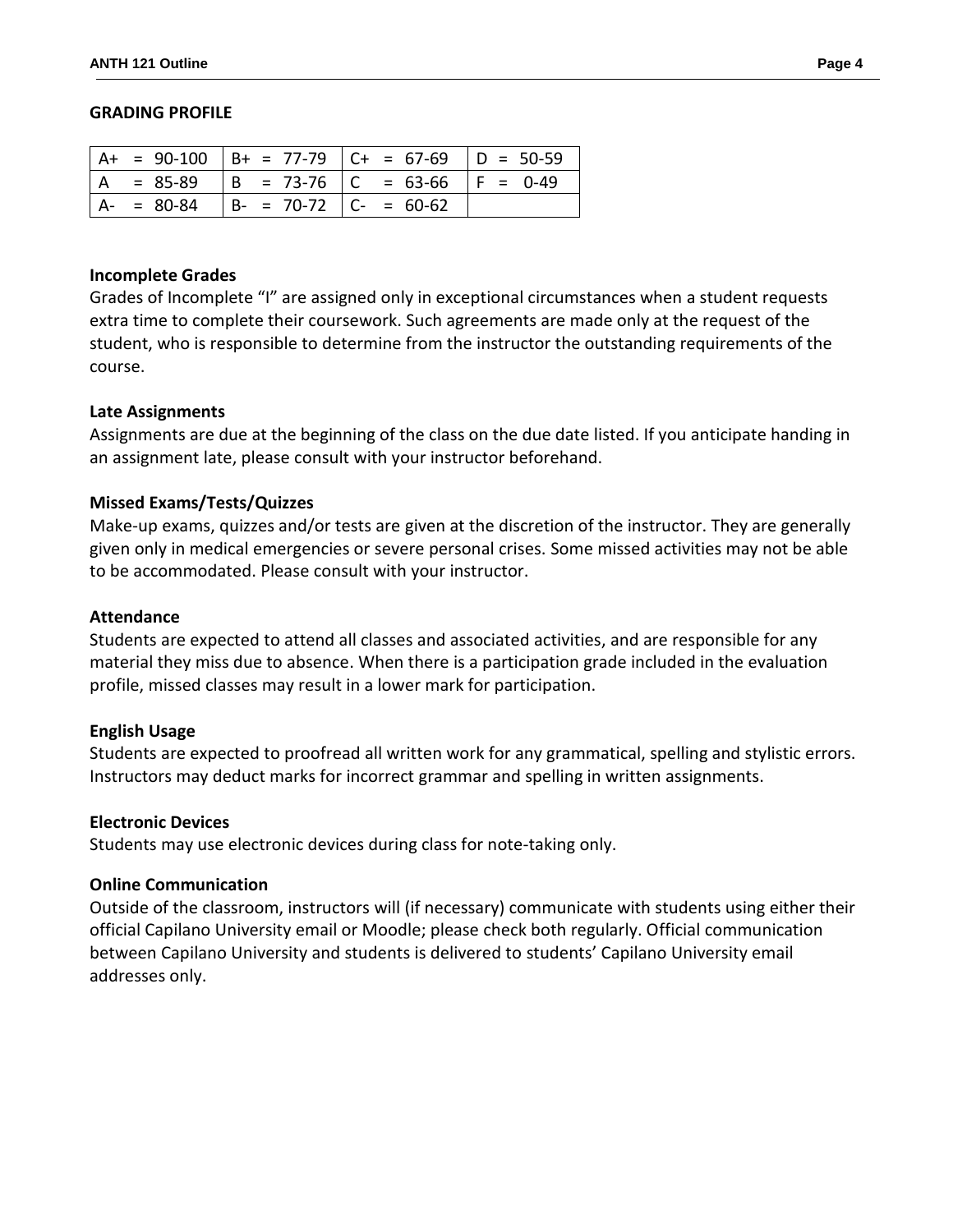## **UNIVERSITY OPERATIONAL DETAILS**

## **Tools for Success**

Many services are available to support student success for Capilano University students. A central navigation point for all services can be found at:<http://www.capilanou.ca/services/>

## **Capilano University Security: download the [CapU Mobile Safety App](https://www.capilanou.ca/services/safety-security/CapU-Mobile-Safety-App/)**

## **Policy Statement (S2009-06)**

Capilano University has policies on Academic Appeals (including appeal of final grade), Student Conduct, Cheating and Plagiarism, Academic Probation and other educational issues. These and other policies are available on the University website.

## **Academic Integrity (S2017-05)**

Any instance of academic dishonesty or breach of the standards of academic integrity is serious and students will be held accountable for their actions, whether acting alone or in a group. See policy S2017-05 for more information: <http://www.capilanou.ca/about/governance/policies/Policies/>

Violations of academic integrity, including dishonesty in assignments, examinations, or other academic performances, are prohibited and will be handled in accordance with the Student Academic Integrity Procedures.

**Academic dishonesty** is any act that breaches one or more of the principles of academic integrity. Acts of academic dishonesty may include but are not limited to the following types:

**Cheating**: Using or providing unauthorized aids, assistance or materials while preparing or completing assessments, or when completing practical work (in clinical, practicum, or lab settings), including but not limited to the following:

- Copying or attempting to copy the work of another during an assessment;
- Communicating work to another student during an examination;
- Using unauthorized aids, notes, or electronic devices or means during an examination;
- Unauthorized possession of an assessment or answer key; and/or,
- Submitting of a substantially similar assessment by two or more students, except in the case where such submission is specifically authorized by the instructor.

**Fraud**: Creation or use of falsified documents.

**Misuse or misrepresentation of sources**: Presenting source material in such a way as to distort its original purpose or implication(s); misattributing words, ideas, etc. to someone other than the original source; misrepresenting or manipulating research findings or data; and/or suppressing aspects of findings or data in order to present conclusions in a light other than the research, taken as a whole, would support.